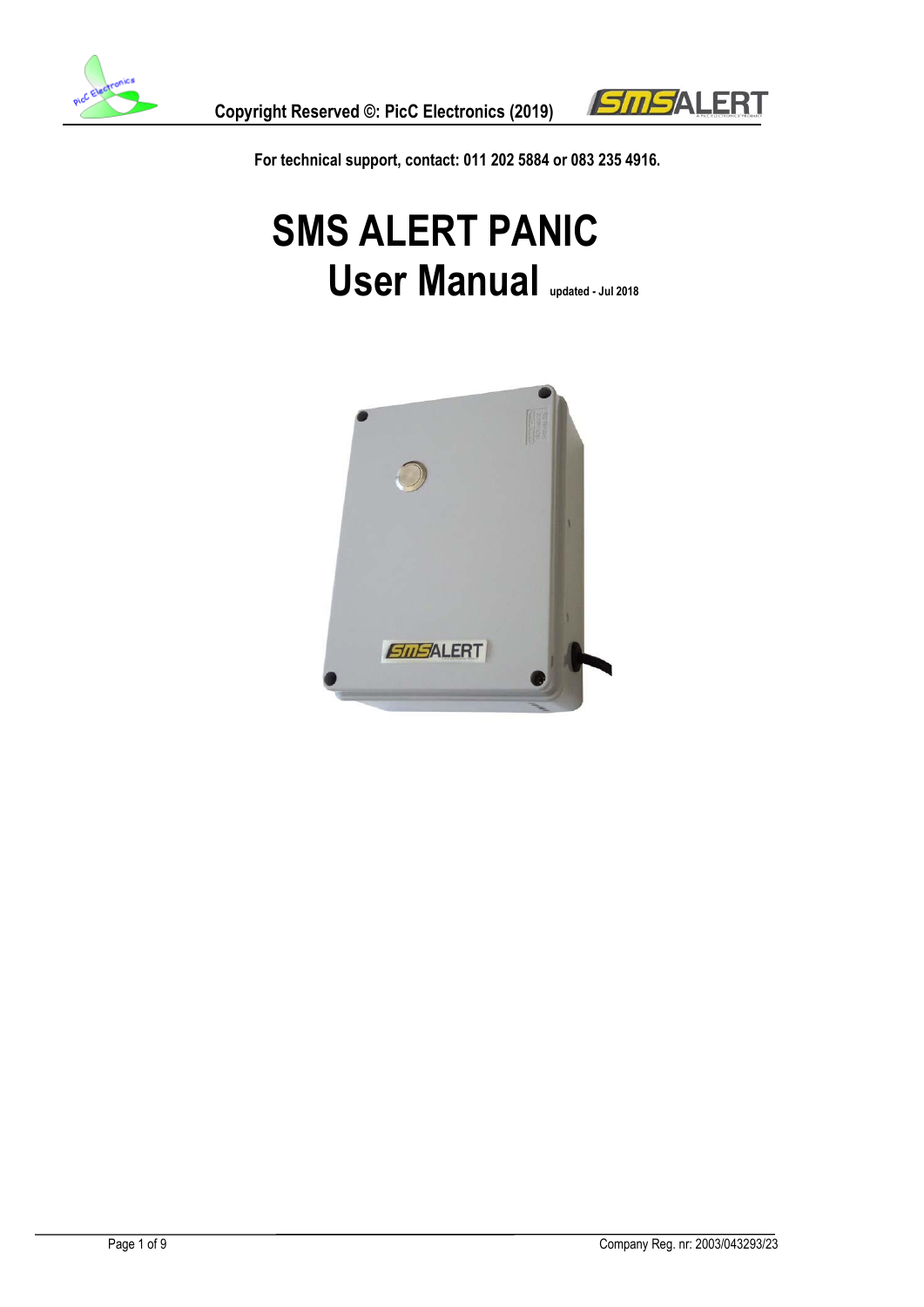

 **Copyright Reserved ©: PicC Electronics (2019)**



## **Summary of How the SMS Alert Panic Works:**

- o Sends panic SMS (4 seconds apart) to up to **8 people** when the button on the system or the wireless remote is pressed.
- o Includes wireless remote & receiver, battery, charger, high-gain antenna & siren output (siren optional).
- o Plugs into wall & operate **no installation** needed. Battery included.
- o Ideal for **bathrooms/old-age homes/unsafe areas**.
- o Listen-in **microphone** (phone in and listen for intruders).
- o Sends **'low-battery'** SMS when battery is low.
- o Power loss/restore SMS notification (future versions).
- $\circ$  Range between the wireless remote and the SMS Alert Panic system = 50m indoor, 100m outdoor.
- o A long range receiver can be fitted to increase the range with an additional 100m.
- o Has a **siren** output. If connected, the siren will go off for 1 min when the panic button is pressed. (Siren is an optional extra).
- o 40 remotes can be programmed onto the system.
- o 2 nd button fitted for testing Will SMS out **"Panic test to follow"**

### **SMS Command Summary**

Use **lower case** for **all commands** sent to the SMS Alert (e.g. 1234 **ap**, 1234 **r**, 1234 **b**, etc.)

Use **UPPER CASE** only with the following 4 commands: **1234 TC1** (terminate call), 1234 **TC0**  1234 **AIRT** (checking airtime) 1234 **CODE**

Most SMS commands are toggle commands; meaning sending the same SMS command again will undo the command.

| <b>SMS</b><br>command         | <b>Default</b><br>setting      | <b>Description</b>                                                                                                                                                                                                                                                     |  |
|-------------------------------|--------------------------------|------------------------------------------------------------------------------------------------------------------------------------------------------------------------------------------------------------------------------------------------------------------------|--|
| Loading /                     | <b>Cancel users (10 Users)</b> |                                                                                                                                                                                                                                                                        |  |
| 1234 b                        |                                | To let the SMS Alert report to the 1 <sup>st</sup> phone (toggle). If you SMS 1234 b you will load user B. If you<br>SMS 1234 b again, you will cancel user B. (In other words you will toggle it on & off). The same<br>SMS gets used every time. There is no user A! |  |
|                               |                                | User B is the main user. It must be on for inputs to trigger, and for the other users to receive<br>SMS's.                                                                                                                                                             |  |
|                               |                                | See further down in document for more information.                                                                                                                                                                                                                     |  |
| 1234 c                        |                                | Report to $2^{nd}$ phone $-$ use to load and cancel user C (toggle). Same for 1234 d to 1234 k.                                                                                                                                                                        |  |
| 1234 d                        |                                | Report to 3 <sup>rd</sup> phone                                                                                                                                                                                                                                        |  |
| 1234 e                        |                                | Report to 4 <sup>th</sup> phone                                                                                                                                                                                                                                        |  |
| 1234 f                        |                                | Report to 5 <sup>th</sup> phone                                                                                                                                                                                                                                        |  |
| 1234 g                        |                                | Report to 6 <sup>th</sup> phone                                                                                                                                                                                                                                        |  |
| 1234 h                        |                                | Report to 7 <sup>th</sup> phone                                                                                                                                                                                                                                        |  |
| 1234 i                        |                                | Report to 8 <sup>th</sup> phone                                                                                                                                                                                                                                        |  |
| 1234 z                        |                                | Clear/delete all users                                                                                                                                                                                                                                                 |  |
| <b>Other command settings</b> |                                |                                                                                                                                                                                                                                                                        |  |
| 1234 r                        |                                | To request the status of the SMS Alert e.g Armed, BC--, #000, #12345678.                                                                                                                                                                                               |  |
|                               |                                | The SMS Alert will respond with, for example, the following:                                                                                                                                                                                                           |  |
|                               |                                | ARMED B - - - , #0B00 #87650001                                                                                                                                                                                                                                        |  |
|                               |                                | <b>ARMED</b><br>System is armed                                                                                                                                                                                                                                        |  |
|                               |                                | <b>B</b> - - -<br>User B loaded only. Users C, D and E are not loaded.                                                                                                                                                                                                 |  |
|                               |                                | Relay B is switched on. Relay A and C are off<br>#0B0                                                                                                                                                                                                                  |  |
|                               |                                | #87650001<br>Inputs 8,7,6,5 are on / tripped (open).                                                                                                                                                                                                                   |  |
| 1234 06                       |                                | Advance setting for use outside of SA. This allows taking the international code into consideration if                                                                                                                                                                 |  |
|                               |                                | needed. For international use when the above is set, also send 1234 WC to the SMS Alert. The retur<br>SMS will contain SET=0111x where x (5 <sup>th</sup> position) must be 1. If it is 0 then send 1234 WC again.                                                     |  |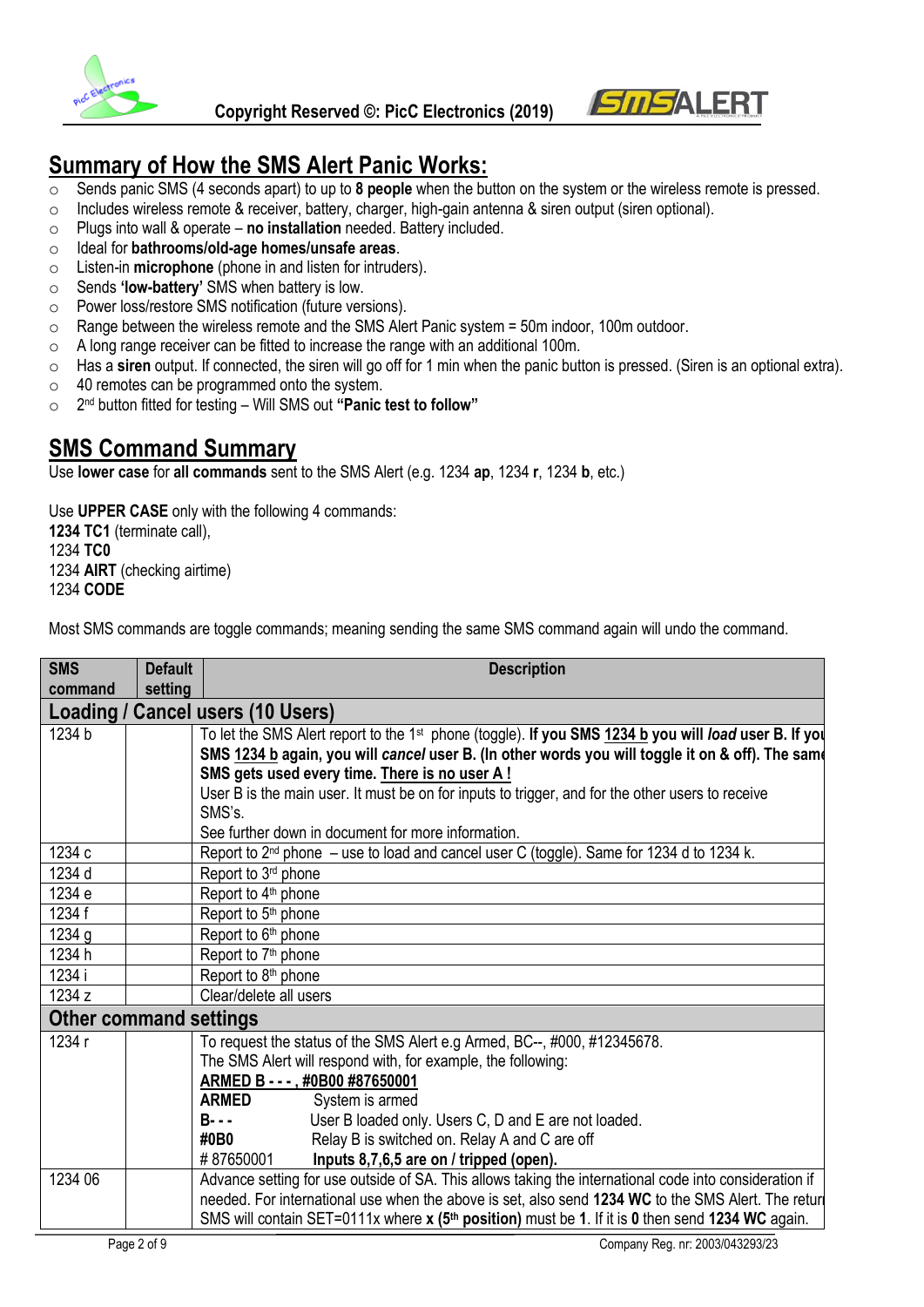

 **Copyright Reserved ©: PicC Electronics (2019)**



|                                                  | This prevents a problem when the network keeps sending an immediate return SMS to the SMS Aler                |  |
|--------------------------------------------------|---------------------------------------------------------------------------------------------------------------|--|
|                                                  | for every SMS the SMS Alert sends out.                                                                        |  |
| 1234 11                                          | Enable 50th SMS count (by default off). This will SMS "50 SMS's sent" when every 50 <sup>th</sup> SMS has bee |  |
|                                                  | sent from the SMS Alert. It will also place an asterix "*" in front of the SMS e.g. *burglary instead of      |  |
|                                                  | Burglary.                                                                                                     |  |
| <b>1234 AIRT</b>                                 | Checks airtime balance                                                                                        |  |
| 1234 TC1                                         | Switches auto answer off                                                                                      |  |
| 1234 TC0                                         | Switches auto answer on (Microphone).                                                                         |  |
| <b>1234 VER</b>                                  | To get the phone model version and GSM signal strength.                                                       |  |
|                                                  |                                                                                                               |  |
|                                                  | <b>Output Relay control</b>                                                                                   |  |
|                                                  | (Anyone can operate the relay - you do not need to be a user, but you must know the code e.g. 1234)           |  |
| 1234 a on                                        | To switch siren on (if fitted).                                                                               |  |
| 1234 a off                                       | To switch siren off (if fitted).                                                                              |  |
| 1234 ap                                          | Pulse siren once.                                                                                             |  |
| $1234$ app                                       | Pulse siren 10 times.                                                                                         |  |
|                                                  | *The siren will not pulse if it is already switched on. First switch it off.                                  |  |
|                                                  |                                                                                                               |  |
| <b>Renaming the SMS text (max 19 characters)</b> |                                                                                                               |  |
| 1234 1a                                          | This will rename String 1 (Panic), wait for Str1? Then only SMS the new text without 1234 in front.           |  |
| 1234 2a                                          | This will rename String 2 (Test to follow)                                                                    |  |
| 1234 8a                                          | This will rename String 8 used to SMS "Battery Low" – This is a delayed string for batter low only            |  |

# **Quick Start Steps**

- 1. **Preparing SIM-card** Buy an MTN, Vodacom or Cell C starter pack (prepaid or contract) and RICA it (you need your id and proof of address for this). Ensure that you can send an SMS out from the SIM-card, before you put it in the SIM-card slot of the SMS Alert. Making a call to the SMS Alert only is not sufficient to test the SIM-card. PIN-code request must be deactivated before you insert the SIM-card into the SMS Alert.
- 2. **Airtime** Ensure that the SIM-card has sufficient credit. Load airtime if necessary.
- 3. **Insert the SIM-card** into the SIM-card slot. Apply 12VDC.
- 4. **Green LED** The green LED will flash each time an SMS is sent, where it is written "signal/trouble/sending" SMS' (inside the unit on the bottom PC Board).
- 5. SMS **1234 b** from your cellphone to the SMS Alert. This step tells the SMS Alert where to send SMSe when inputs are tripped. **There must be a space** between **1234** and **b. If you SMS 1234 b again, you will cancel user B. If you SMS 1234 b again, you will reload user B. (In other words you will toggle it on & off).**
- 6. The SMS Alert will respond to step 5 by sending its status back to you (e.g. RELAY ON B---------------, #0 #0). Ensure the character "B" appears in the SMS to show user B is loaded. The string means the following:

| <b>RELAY ON</b>          | The siren is on.                                  |
|--------------------------|---------------------------------------------------|
| <b>B----------------</b> | Only user B is loaded.                            |
| #A                       | Confirms relay A is on. The same as RELAY ON/OFF. |
| #1                       | Input 1 is on.                                    |

7. Now test the system (e.g. by pressing the panic button). The system is now ready to function.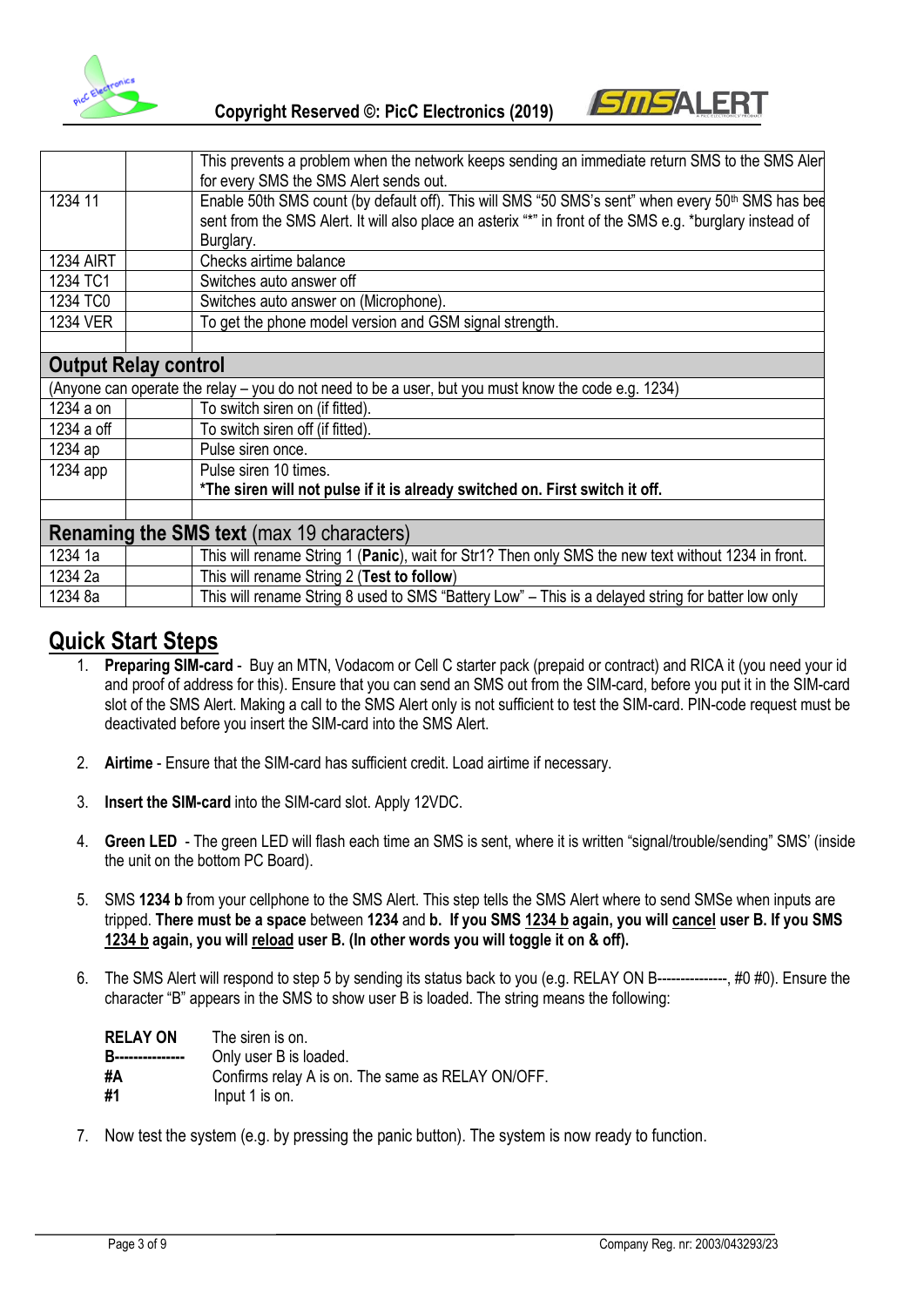



# **How to program the SMS Alert to report to a 2nd, 3rd or 4th cellphone** (RELAY ON **B---------------**, #0 #0)

There are 8 users (recipients): B,C,D,E,F,G,H,I. Follow step 5 of Quick Start Steps to activate user B which is the first user. If you want the SMS Alert to report to the 2nd cellphone, SMS **1234 c** from the second cellphone to the SMS Alert. To toggle this feature **off**, SMS **1234 c** again from any cellphone to the SMS Alert. The last phone that toggled a user **on**, becomes that user.

**E.g: 1234 c** (There **must be one space** between **1234** and **c**, and no spaces afterwards. Do the same for **1234 d** (3rd), and **1234 e**  (4th). User B must be **on** for the other users (if loaded) to also receive SMS messages.

#### **New function to add cellphone numbers:**

In conjunction with the current method of loading numbers the following command allow users to be loaded from one point/cellphone. This eliminates the need to send a SMS from each cellphone handset that needs to be added. When a DOT and phone number is placed after the current command, the phone number will be loaded into that position. The return SMS will be sent to the new cellphone number, not the cellphone number that loads it. You can however check if all the numbers are loaded, by sending **1234 r** to the cellphone number of the SMS Alert.

Example: To load 27821231234 into User B, send the following SMS from one cellphone, to the cellphone number of the SMS Alert: **1234 b.27821231234** (only use 1234 b,c etc., with no phone number if it is not a remote number)

#### or

#### **1234 e.27821231234**

If a user is already loaded, then the command will first delete it (toggle off). It then needs to be sent again. The international setting must be activated for use outside of SA before this can be done (not tested). If it fails, then revert back to the current method. Applicable to the GSM module marked Version 2.5 and up.

**Please keep track which user is loaded as B, C, D etc. Otherwise all users/numbers will be deleted when you want to load or delete users, and you cannot remember which person is assigned as which user.**

### **How to rename the "Panic" SMS (the message the the cellphone users will receive on their phones when the panic button is pressed):**

The SMSe sent to cellphones can be changed / renamed.

Important: The new SMS text must not be longer than 19 characters, including spaces, commas, etc.

Example: If you want input 1 to SMS "**John Panic!**" instead of "Panic" then:

- 1. SMS **1234 1** (one space between 4 and 1 and no space afterwards.) from your cellphone
- 2. You will receive the following return SMS back: **Str 1 ?**
- 3. Then send the following SMS: **John Panic!** (Do not include 1234!)
- 4. You will get the following SMS back: **Str1 OK.**

### **Loading & checking airtime balance**

| <b>Service Provider</b> | <b>Function</b>                     | <b>SMS to be sent to SMS Alert</b>                  |
|-------------------------|-------------------------------------|-----------------------------------------------------|
| <b>MTN</b>              | Load Voucher                        | 1234 AIRT*141*voucher#                              |
| Vodacom                 | Load Voucher                        | 1234 AIRT*100*01*voucher#                           |
| Cell C                  | Load Voucher                        | 1234 AIRT*102*voucher#                              |
| Virgin                  | Load Voucher                        | 1234 AIRT*102*voucher#                              |
| Vodacom                 | <b>Check Bundle SMS balance</b>     | 1234 AIRT*111*502#                                  |
| Vodacom                 | Transfer airtime from one cellphone | Register or log in to My Vodacom, or dial *111# and |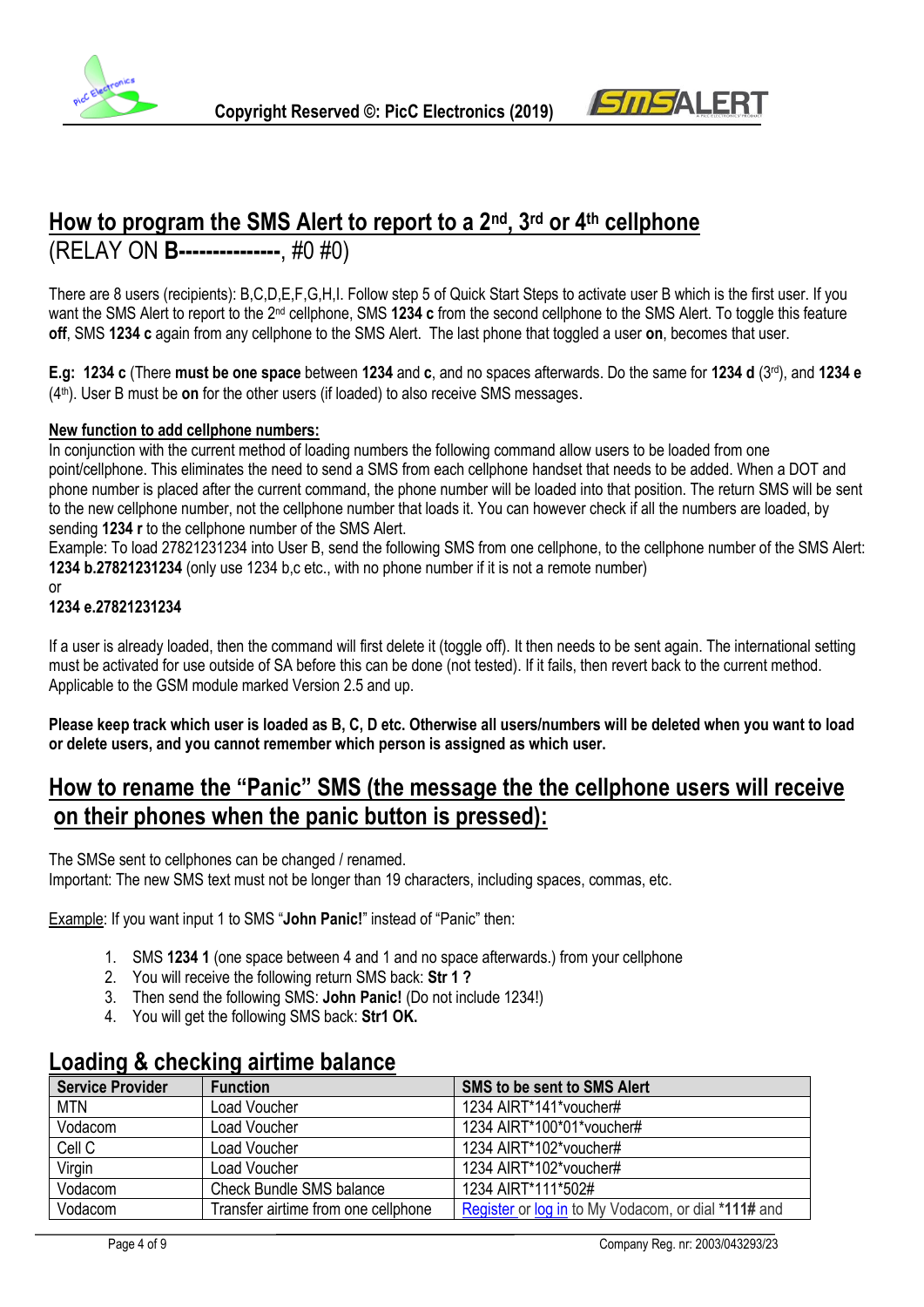



|            | to another                          | select "Airtime Transfer".                           |
|------------|-------------------------------------|------------------------------------------------------|
| <b>MTN</b> | Transfer airtime from one cellphone | Dial *141*6328*, insert the recipient's cellphone    |
|            | to another                          | number, *, insert the rand amount, # and press call. |
|            |                                     | For example, *141*6328*0831234567*50# press call.    |

Airtime on prepaid SIM-cards can also be checked by registering the cellphone number of the SMS Alert on [www.vodacom4me.co.za](http://www.vodacom4me.co.za/) (for vodacom) or the applicable Service Provider's website.

Airtime can also be loaded via internet banking, an ATM, or by removing the SIM-card and putting it in your own personal phone using the voice method**.** 

#### **\*\*Disconnect the power from the SMS Alert when the SIM-card is removed.**

### **General information**

| 1              | To request the status of    | The SMS Alert will respond with, for example, the following:                                         |
|----------------|-----------------------------|------------------------------------------------------------------------------------------------------|
|                | the SMS Alert at any        | RELAY ON B---------------, #0 #0                                                                     |
|                | given time, SMS 1234 r      |                                                                                                      |
|                |                             | <b>RELAY ON</b><br>The siren is on.                                                                  |
|                |                             | <b>B----------------</b><br>Only user B is loaded.                                                   |
|                |                             | Confirms relay A is on. The same as RELAY ON/OFF.<br>#A                                              |
|                |                             | #1<br>Input 1 is on.                                                                                 |
| $\overline{2}$ | * Changing the              | The default code is 1234 and can be changed through these steps:                                     |
|                | security command            | SMS 1234 CODE to the SMS Alert. The SMS Alert will SMS back: CODE ?<br>1.                            |
|                | code 1234                   | You can now SMS your selected 4 digit numeric code, e.g. 5678.<br>2.                                 |
|                |                             | This code is used as a prefix to operate all commands. Use 4 Numeric digits only                     |
| 3              | <b>Green LED</b>            | Indicates when the SMS Alert is sending an SMS. The LED will stay on for 3 seconds. If               |
|                | "Trouble"                   | the light is flashing, a problem exists. See troubleshooting.                                        |
|                |                             | After 2 minutes the SMS Alert will attempt to reset the flashing LED.                                |
| 4              | SIM-card type               | When last tested, the SMS Alert accepts MTN, Vodacom or CellC SIM-cards, contract                    |
|                |                             | or prepaid.                                                                                          |
| 5              | International code          | SMS 1234 06 to enable. Consult your supplier. Please note that SMS Alert has been                    |
|                | prefix use                  | tested in South Africa only.                                                                         |
|                |                             | For international use when the above is set, also send 1234 WC to the SMS Alert. The ret             |
|                |                             | SMS will contain SET=0111x where x (5 <sup>th</sup> position) must be 1. If it is 0 then send 1234 W |
|                |                             | again. This prevents a problem when the network keeps sending an immediate return SM                 |
|                |                             | to the SMS Alert for every SMS the SMS Alert sends out.                                              |
| 6              | Finding out what the        | Put the SIM-card of the SMS Alert into your cellphone and dial the following numbers:                |
|                | cellphone number of         | *123*888#<br>MTN:                                                                                    |
|                | the SMS Alert is            | *111*501#<br>Vodacom:                                                                                |
|                |                             | Telkom / 8ta: *1#                                                                                    |
|                |                             | Cell C:<br>*147*100#                                                                                 |
| 7              | <b>Upper and lower case</b> | Use lower case for all commands sent to the SMS Alert (e.g. 1234 ap, 1234 r, 1234 b,                 |
|                | of commands                 | $etc.$ )                                                                                             |
|                |                             | Use UPPER CASE only with the following 3 commands: 1234 TC1 (terminate call), 1234                   |
|                |                             | TC0 and 1234 AIRT (checking airtime).                                                                |

### **Technical Specifications**

| <b>Power Consumption</b> | Standby current 30 - 50mA, 400mA peak when SMS is sent or received. |
|--------------------------|---------------------------------------------------------------------|
| <b>Power Supply</b>      | 270 VAC.                                                            |
| Users                    | The inputs can report to up to 8 users B to I. (I for India)        |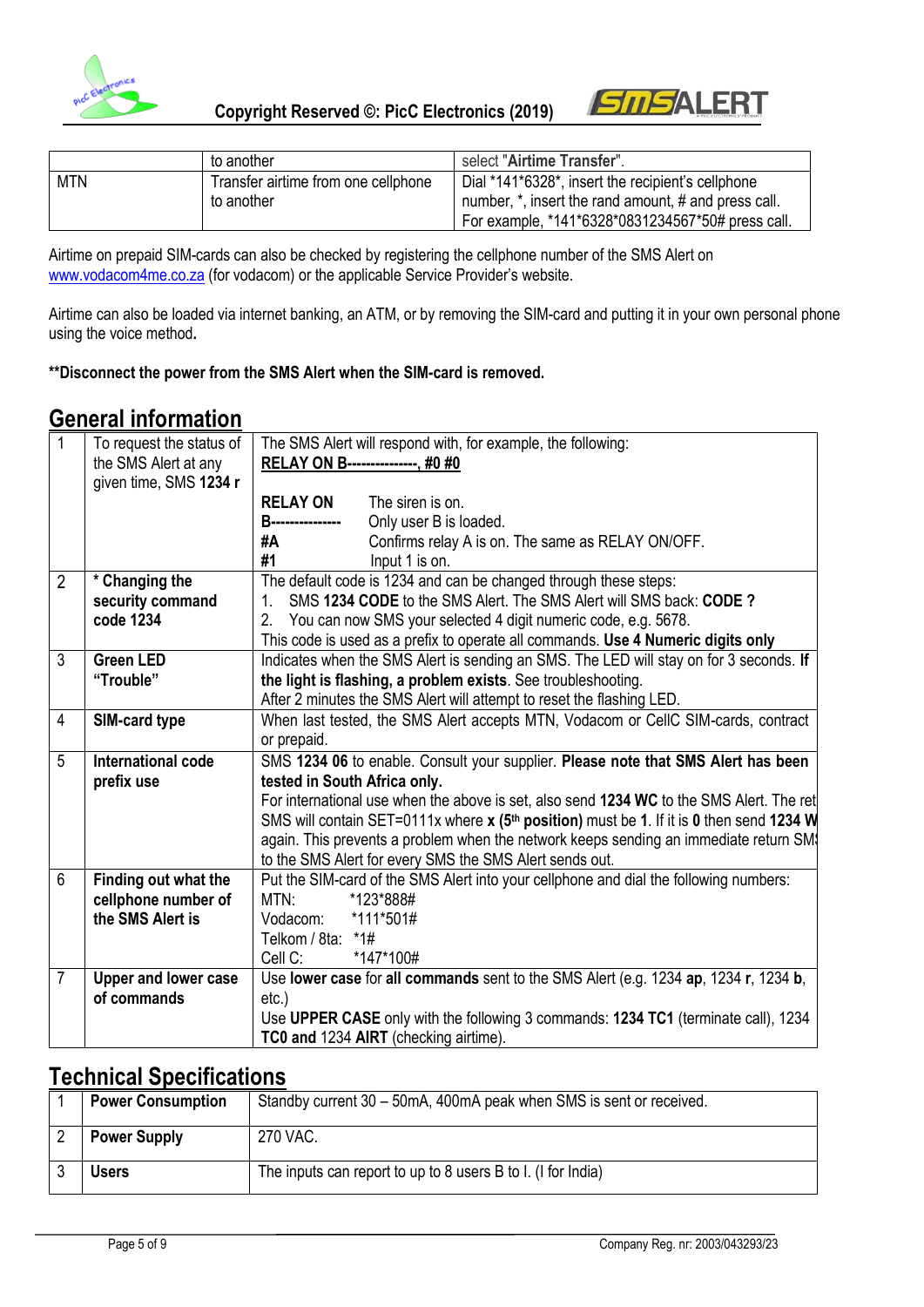



# **Fault finding / Troubleshooting**

|           | Other equipment used        | It is not recommended that other receivers, transmitters or equipment be kept inside the |
|-----------|-----------------------------|------------------------------------------------------------------------------------------|
|           | in conjunction with         | SMS Alert box.                                                                           |
|           | <b>SMS Alert</b>            |                                                                                          |
| $\cdot$ 2 | The green light goes        | Ensure the SIM-card is properly registered. Insert the SIM-card in your own personal     |
|           | on but no SMS is            | cellphone and call e.g. MTN (141) or Vodacom (100) to clarify the problem. Check your    |
|           | received                    | airtime.                                                                                 |
| 3         | <b>Resetting the system</b> | Disconnect and reconnect the power & the battery from the SMS Alert. The unit can        |
|           |                             | unfortunately no be defaulted.                                                           |

# **Antennas for poor reception:**



**3 meter Antenna** available for external GSM reception, or poor reception

# **Diagram for GSM Module PC Board (where SIM-card slots in)**



**SMS 1234 AIRT** for prepaid airtime balance. Does not report bundle SMS balance. South Africa only.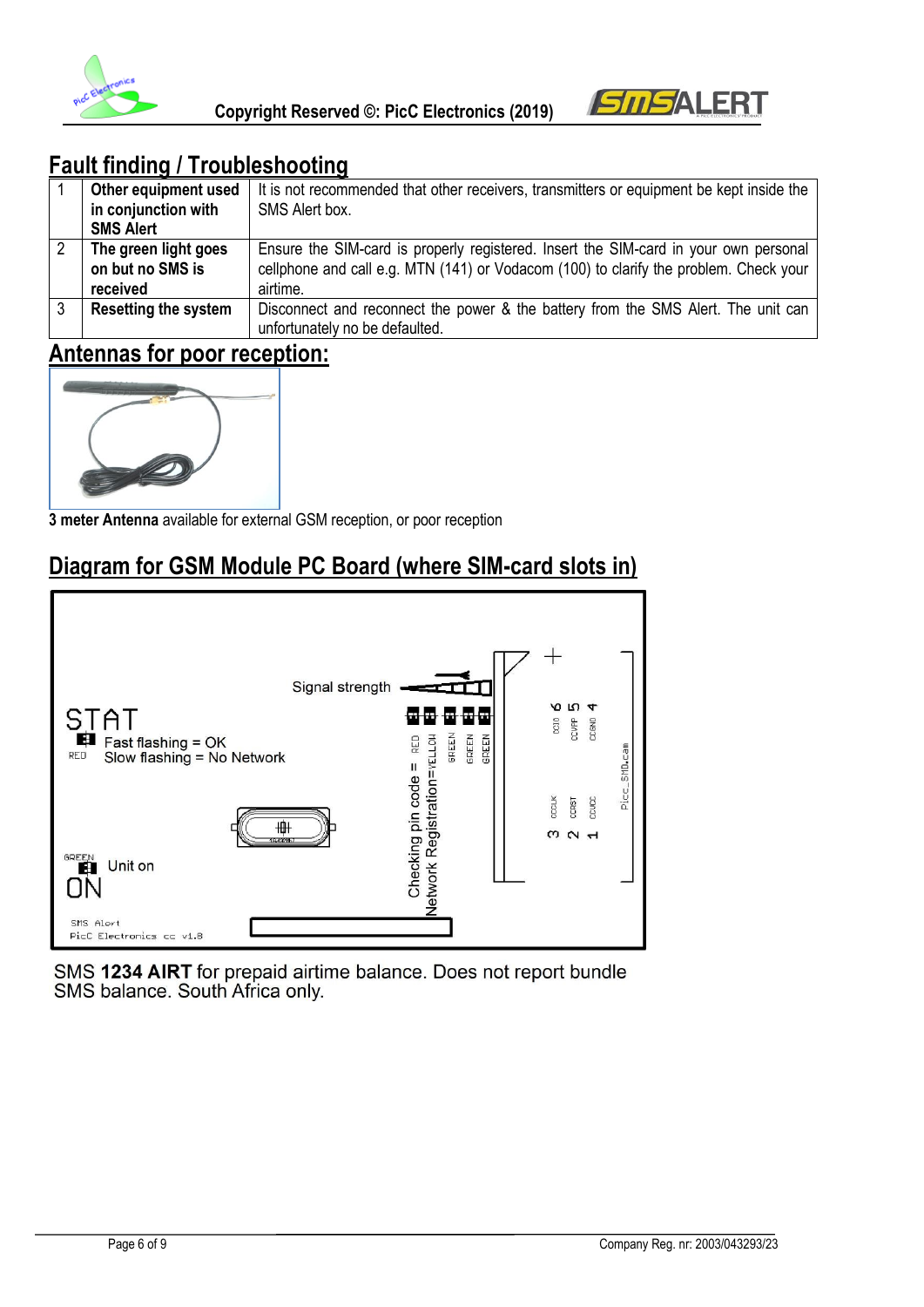







- 1. A Push/slide flap in the same direction as the board (about 1- 2 mm).
- 2. A The flap will unlock, lift the flap.
- 3. B Insert SIM-card.
- 4.  $C -$  Close flap, while pressing it down, slide it back to lock (about  $1 2$  mm).

# **Installation advice / help**

- 1. External magnetic antennas are available for **better reception.** It may be required where the signal reception is poor, or where the system is installed in a metal container that prevents signal reception.
- 2. Try to keep the SMS Alert at least **30cm** away from other equipment like **receivers, transformers**, **energisers,** etc., that may cause interference.
- 3. The SMS Alert should work **outside of SA**, however limited testing was done for this purpose.
- 4. It is recommended that the SMS Alert be **tested** on a regular basis, for example by sending it a status request (1234 r). This will also cause a transaction that may prevent the SIM-card from expiring if it is seldom used.
- 5. To keep your number active, you should send an SMS (1234 r) at least once **every 7 months (Vodacom) or 3 months (MTN),** or as specified by your cellphone service provider.

#### **Support:**

- 1. Additional requests can be emailed to [info@smsalert.co.za.](mailto:info@smsalert.co.za)
- 2. For software/hardware updates, please visi[t www.smsalert.co.za](http://www.smsalert.co.za/)
- **3. For support, phone us on 083 235 4916. Please note that your first point of call must be your supplier or installer. If they are unable to help you, we will be more than happy to assist.**

#### **Disclaimer:**

PicC Electronics will not be held responsible for loss, damage or injury to any persons, company or legal entity using PicC Electronics products or for GSM Network changes or reliability. There is no guarantee that SMS's will always go through. It is recommended that a prepaid SIM-card is used, or that a process is in place to cancel or stop the SIM-card, or to limit SMS's should a malfunction occur where many SMS's are sent and unforeseen costs are incurred. It is recommended to test your SMS